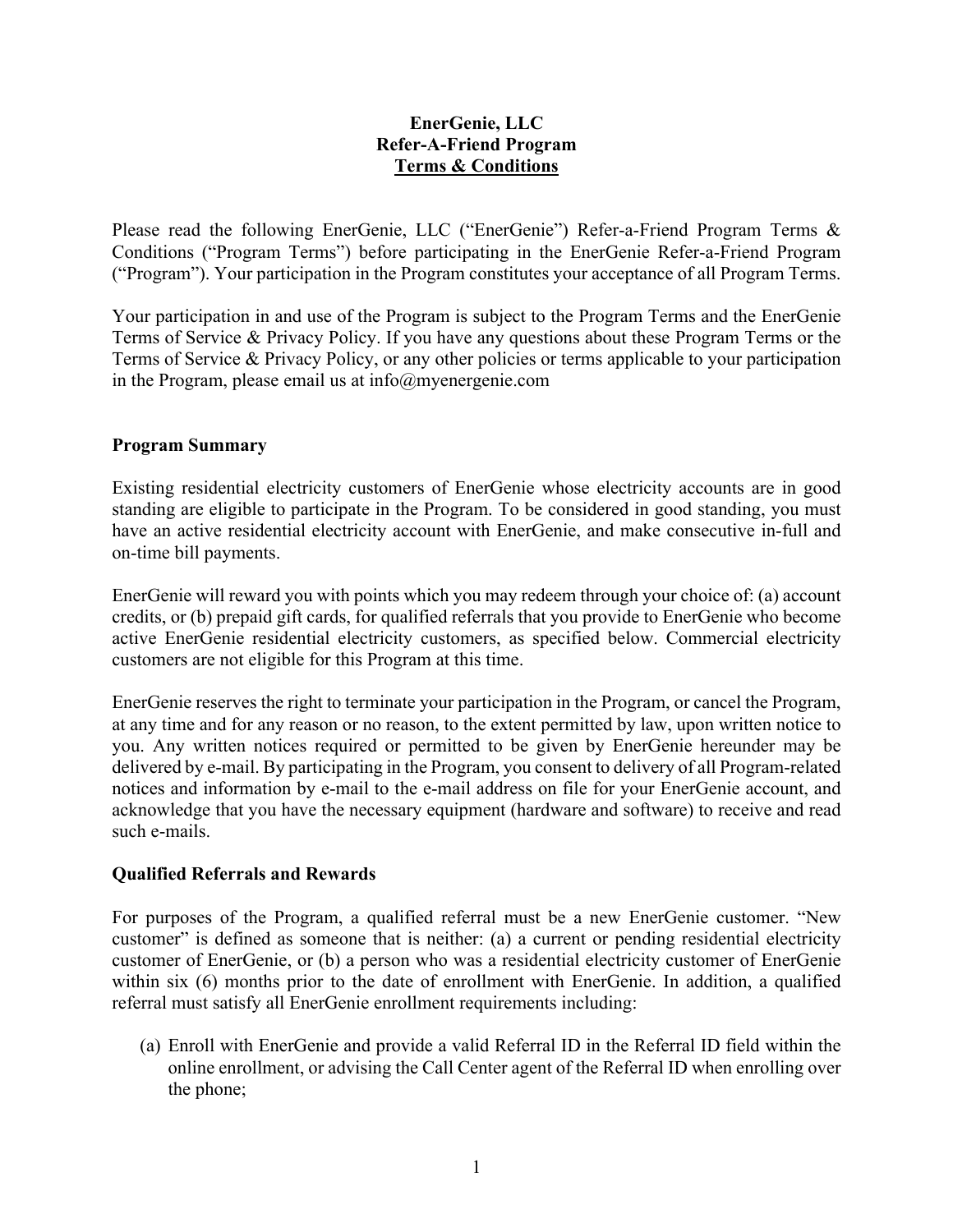- (b) Have "cookies" enabled on the computer from which online enrollment is done; and,
- (c) Eligible participants and qualified referrals who are residents of Texas in a deregulated area must remain an EnerGenie customer in good standing for at least ninety (90) consecutive days and pay their bills during this time period in-full and on-time to EnerGenie.

The Program excludes Employee plans and Friends and Family plans. Eligible participants and qualified referrals that are residents of Texas in a deregulated area will be able to redeem their points in the Program to receive their reward in the form of an EnerGenie account credit or prepaid gift card. The reward amount of such account credit or prepaid gift card will be determined based upon EnerGenie's current offer at the time of the qualified referral's enrollment with EnerGenie. The amount EnerGenie is offering may be changed by EnerGenie at any time prior to enrollment of a qualified referral without notice to you or your referrals.

By participating in the Program, you agree that EnerGenie shall make the final determination as to whether a person meets all requirements to be considered a qualified referral. Account credits shall not be applied to amounts owed on applicable taxes and/or fees portions of the bill if such taxes and/or fees apply. Participants in the Program are limited to \$599 in prepaid gift card referral rewards and other incentives from EnerGenie, per calendar year, before being subject to submission of a completed W-9 form. Once you earn approximately \$550 in a calendar year, EnerGenie will require you to complete and return a W-9 form before allowing you to continue your participation in the Program. Participants are solely responsible for any and all tax liability arising out of any rewards issued. If you are issued more than \$599 in prepaid gift cards through the Program in a calendar year, EnerGenie will issue a 1099-MISC form reporting the value of the rewards and incentives received and you will receive a copy.

You agree that in the event an account credit results in a negative balance, there shall be no refund or payment, but instead the negative balance will be applied to subsequent account fees.

You agree that in the event of your cancellation of membership, any accrued points in the Program at the time of cancellation shall be forfeited and shall not be subject to redemption, whether in the form of an account credit or a prepaid gift card.

# **Program Use**

EnerGenie will provide you with access to the Portal, which you may use to track your referrals and rewards with respect thereto; provided that your use of the Portal is strictly subject to the Portal Terms. EnerGenie will update the Portal with your account information periodically, and whether a particular referral is a qualified referral (indicating that points will be issued). EnerGenie is not obligated to, and will not, release to you the reasons why a particular referral has not been deemed a qualified referral.

# **CAN-SPAM Act Compliance**

EnerGenie complies with the Federal CAN-SPAM Act and honors requests of consumers and customers who choose to opt out of receiving EnerGenie marketing e-mails. Accordingly, if you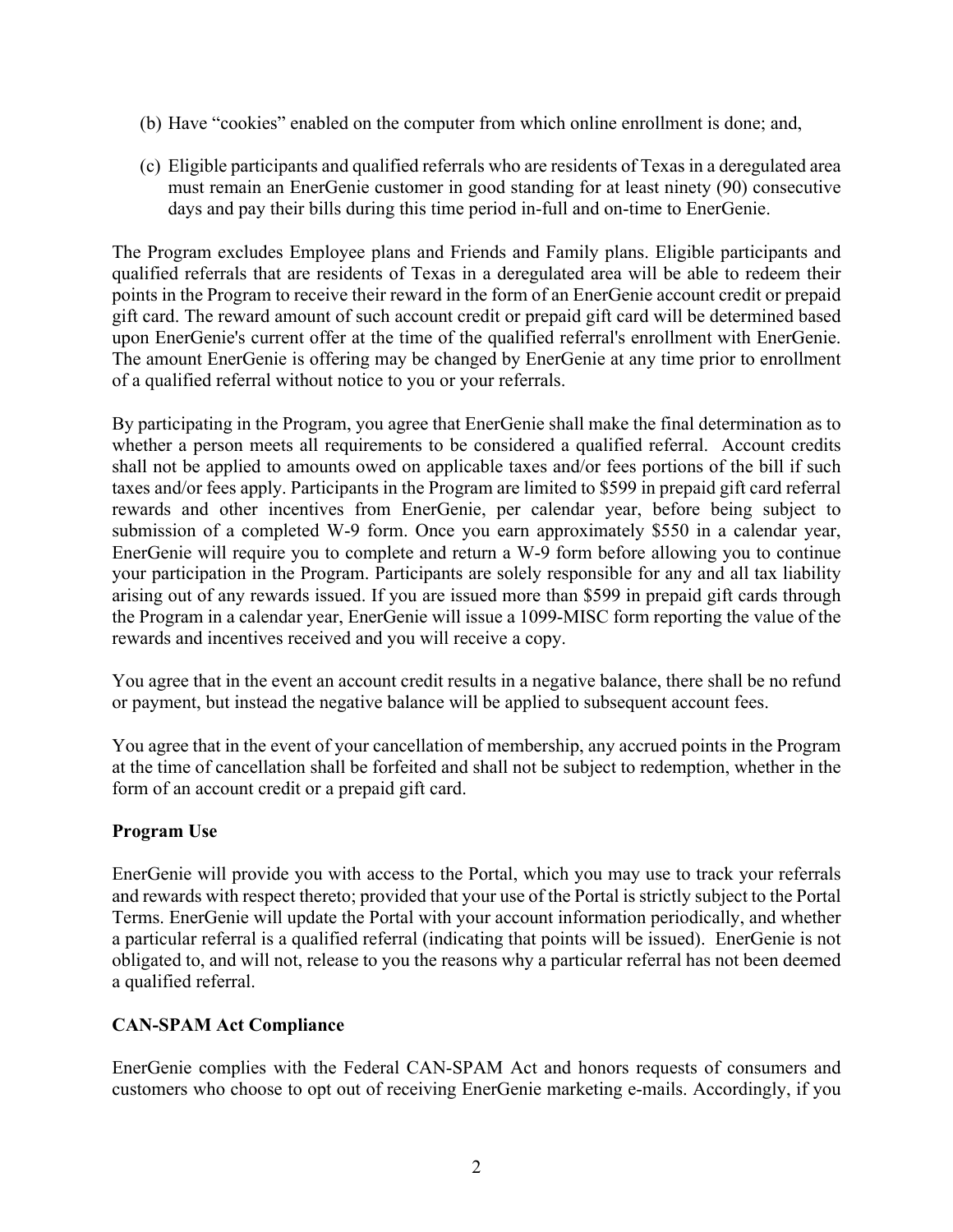designate a referral e-mail address that has previously opted out of receiving EnerGenie marketing e-mails, you may be advised that the e-mail address is not eligible to be sent an EnerGenie Refera-Friend e-mail.

# **Confidentiality**

Notwithstanding anything to the contrary contained herein, you agree that you will comply with the customer confidentiality provisions set forth in Rule 25.472 of the Public Utility Commission of Texas.

# **Independent Contractor Relationship**

Your participation in the Program does not authorize you to act on behalf of EnerGenie, or any of its parents, subsidiaries, or affiliates. Nothing herein is intended or will be construed to constitute or imply a joint venture, employer-employee relationship, partnership or association between you and EnerGenie, its parents, subsidiaries, or affiliates. By participating in the Program, you acknowledge that you do so at your own risk and as an independent contractor and that EnerGenie is not directing how you perform your obligations hereunder.

If you make any endorsement of EnerGenie, you must clearly and conspicuously disclose the fact that you may receive a financial incentive for each successful referral. This is required under the FTC Guides Concerning the Use of Endorsements and Testimonials in Advertising (available at www.ftc.gov) and you can be held personally liable for failing to disclose that you may receive an incentive when making an endorsement, or if you make any false statements about EnerGenie or its services. The personal links generated by the Program are not transferrable and are intended only for your personal use; you may not allow others to distribute such links on your behalf. You should only refer people whom you know personally. Failure to abide by these requirements may result in immediate termination of your participation in the Program and forfeiture of any of the Program rewards you may have received.

# **Trademarks and Intellectual Property**

Other than with respect to materials provided in connection with your participation in the Program, your status as a participant in the Program does not entitle you to use any trademarks, copyrighted materials, patents, names, logos, or other intellectual property owned or licensed by EnerGenie, its parents, subsidiaries, or affiliates.

# **Indemnification**

By participating in the Program, you agree to and will indemnify and hold EnerGenie, its parents, subsidiaries, and affiliates, harmless from and against any and all damages, costs, expenses, claims or liabilities of any kind, including third party claims, whether pending or threatened, including without limitation, attorneys' fees and court costs, incurred by any of them arising out of or related to your participation in the Program or breach of these Program Terms.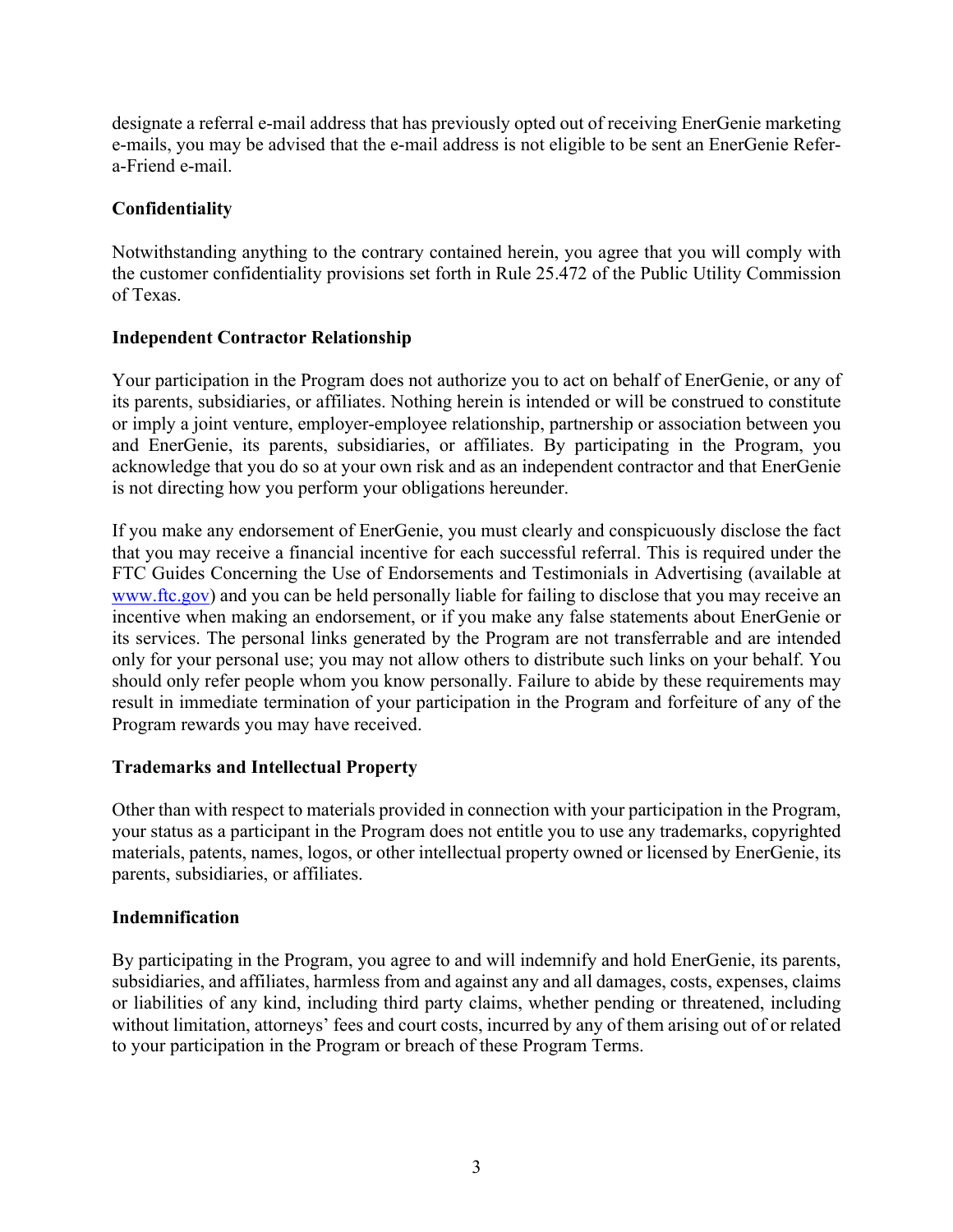#### **Warranty Disclaimers; Limitation of Liability**

YOU EXPRESSLY AGREE THAT YOUR PARTICIPATION IN THE PROGRAM IS AT YOUR OWN RISK. THE PROGRAM IS MADE AVAILABLE TO YOU ON AN "AS IS" BASIS WITHOUT WARRANTY OF ANY KIND, EXPRESS OR IMPLIED. NEITHER ENERGENIE, ITS PARENTS, SUBSIDIARIES, OR AFFILIATES, THROUGH THESE PROGRAM TERMS, MAKES ANY WARRANTY REGARDING THE PROGRAM, AND EACH EXPRESSLY DISCLAIMS ALL WARRANTIES, EXPRESS OR IMPLIED, INCLUDING WITHOUT LIMITATION WARRANTIES OF MERCHANTABILITY OR FITNESS FOR A PARTICULAR PURPOSE. IN NO EVENT SHALL ENERGENIE, ITS PARENT OR ANY OF THEIR RESPECTIVE AFFILIATES BE LIABLE FOR SPECIAL, INDIRECT, CONSEQUENTIAL OR INCIDENTAL DAMAGES OR DAMAGES FOR LOSS OF PROFITS, REVENUE, USE, OR DATA AS A RESULT OF CLAIMS, WHETHER BROUGHT IN CONTRACT OR TORT, ARISING OUT OF OR CONNECTED WITH THESE PROGRAM TERMS OR THE PROGRAM, EVEN IF ENERGENIE HAS BEEN ADVISED OF THE POSSIBILITY OF SUCH DAMAGES.

#### **Amendments**

These Program Terms may be altered, changed, modified or assigned by EnerGenie at any time by providing notice to you. Your participation in the Program at any time after EnerGenie provides you such notice of changes will constitute your agreement to such changes.

#### **Other Terms and Conditions**

These Program Terms are in addition to, and do not in any way limit or alter, EnerGenie's Terms of Service & Privacy Policy or other terms and conditions or agreements pursuant to which EnerGenie allows you to participate in the Program and/or use the EnerGenie service.

Prepaid gift cards are subject to the terms and conditions set by the card issuer and may expire according to an expiration date located on the card; unused funds will be forfeited after the expiration date. Prepaid gift cards will be sent after 60 days of receiving electricity supply from EnerGenie. Cancelling service early will disqualify you from receiving the prepaid gift cards. Please allow 4 to 6 weeks for delivery following the 60-day period. Cards do not offer cash access or recurring payments, and can be used anywhere said cards are accepted. Card terms and conditions apply. EnerGenie is not affiliated with any bank, merchandiser, or card issuer, and neither is any bank, merchandiser, or card issuer a sponsor, endorser, or participant of this Program.

#### **Acceptance and Jurisdiction**

By participating in the Program, you agree that you have read, understand and will abide, and be bound, by these Program Terms. These Program Terms shall be governed in all respects in accordance with the laws of the State of Texas without regard to the conflict or choice of law rules thereof. The federal and state courts located in Harris County, Houston, Texas shall have exclusive jurisdiction over any dispute arising hereunder, and by participating in the Program you consent to same.